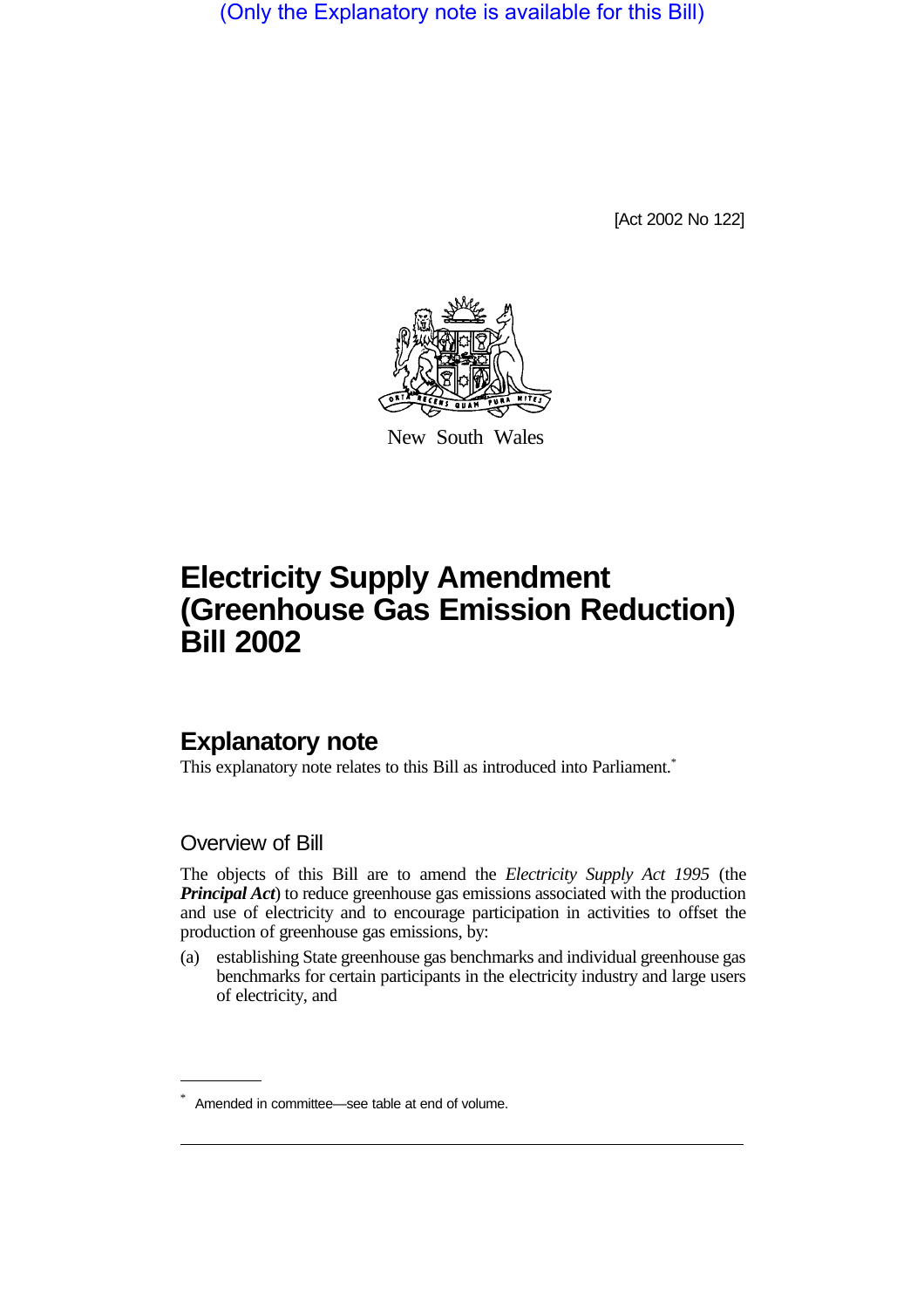Explanatory note

- (b) establishing a scheme for the recognition of activities that reduce or promote the reduction of greenhouse gas emissions and to enable trading in, and use of, certificates created as a result of those activities for the purpose of meeting greenhouse gas benchmarks, and
- (c) imposing a penalty on persons who fail to meet greenhouse gas benchmarks in any year.

The Bill also makes consequential amendments to other Acts.

# Outline of provisions

**Clause 1** sets out the name (also called the short title) of the proposed Act.

**Clause 2** provides for the commencement of the proposed Act on a day or days to be appointed by proclamation.

**Clause 3** is a formal provision giving effect to the amendments to the Principal Act contained in proposed Schedule 1.

**Clause 4** is a formal provision giving effect to the amendments to other Acts contained in proposed Schedule 2.

# **Schedule 1 Amendment of Electricity Supply Act 1995**

**Schedule 1 [1]** makes it clear that appeals against actions taken in relation to a licence under the Principal Act are not restricted to applicants for licences but may be taken by holders of licences.

**Schedule 1 [2]** inserts proposed Part 8A (Reduction of greenhouse gas emissions). The proposed Part contains the following provisions:

# **Division 1 Preliminary**

Proposed section 97A sets out the objects of the proposed Part.

Proposed section 97AB defines certain words and expressions used in the proposed Part.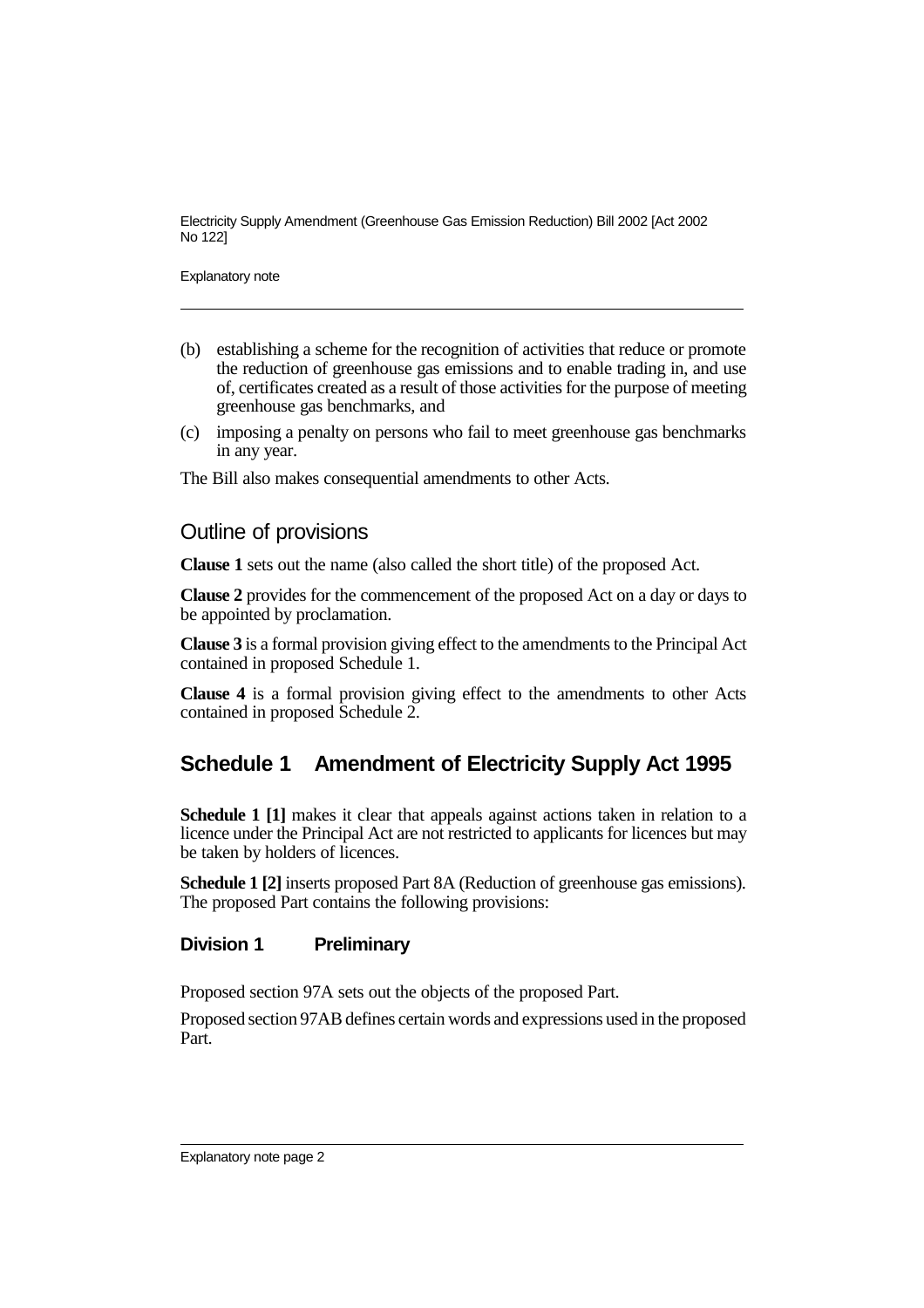Explanatory note

# **Division 2 Greenhouse gas benchmarks**

Proposed section 97B sets out the State greenhouse gas benchmarks for the years commencing 1 January 2003 and ending on 31 December 2012. The first State greenhouse gas benchmark is 8.65 tonnes of carbon dioxide equivalent of greenhouse gas emissions per head of State population for the year commencing on 1 January 2003 and the last is 7.27 tonnes of carbon dioxide equivalent of greenhouse gas emissions per head of State population for the years commencing on 1 January 2007 and ending on 31 December 2012. The carbon dioxide equivalent of greenhouse gas emissions attributable to gas emissions is a measure of their equivalence to a mass of carbon dioxide that has the same global warming potential.

Proposed section 97BA imposes a greenhouse gas benchmark on each benchmark participant, subject to the regulations and the greenhouse gas benchmark rules. The greenhouse gas benchmark of a participant is to be calculated in accordance with the proposed Act, the regulations and the greenhouse gas benchmark rules.

Proposed section 97BB specifies the persons who are to be benchmark participants. They are retail suppliers of electricity, electricity generators or other persons prescribed by the regulations who supply electricity on a retail basis but are exempt from being licensed as retail suppliers, market customers and customers who use large quantities of electricity, and persons carrying out State significant development, that elect to be subject to a greenhouse gas benchmark.

Proposed section 97BC sets out the principles for calculating a benchmark participant's greenhouse gas benchmark for a year. It is to be calculated by multiplying the State population for a year by the State greenhouse gas benchmark per head of population to determine the electricity sector benchmark, then determining the proportion of the total electricity demand in the State that is applicable to the participant for that year and applying that proportion to the electricity sector benchmark to calculate the number of tonnes of carbon dioxide equivalent of greenhouse gas emissions that is the participant's benchmark.

Proposed section 97BD sets out the principles for determining whether a benchmark participant has complied with the participant's greenhouse gas benchmark for a year. Compliance is measured by subtracting the benchmark from the number of tonnes of carbon dioxide equivalent of greenhouse gas emissions for which the participant is responsible. If the result is zero or less, compliance has been achieved. If not, there is a greenhouse shortfall and a greenhouse penalty will be payable for that year.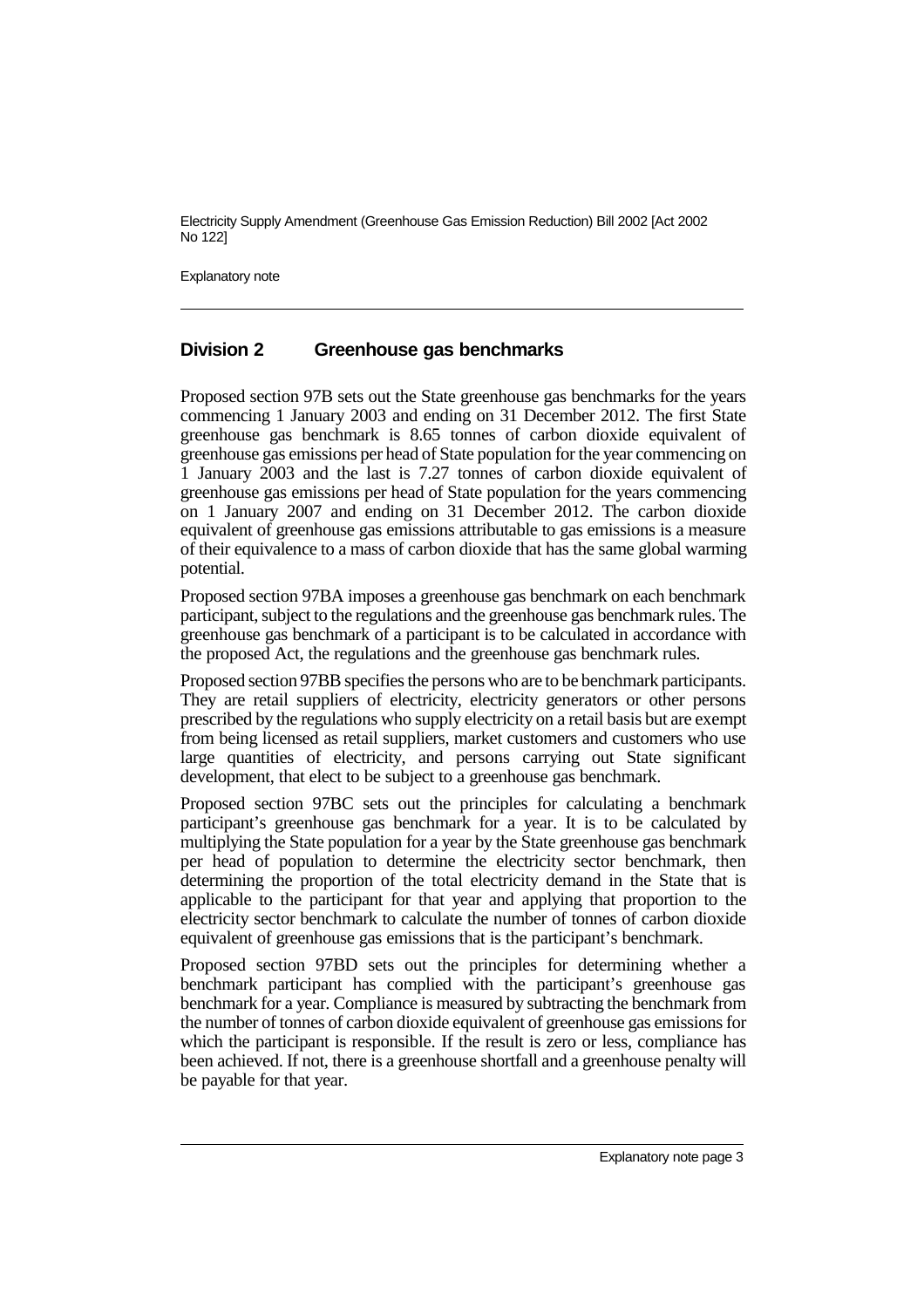Explanatory note

The number of tonnes for which a participant is responsible is determined by multiplying the total amount of electricity supplied or purchased or used by the participant in that year by the NSW pool coefficient for greenhouse gas emissions and subtracting from that figure the number of tonnes of carbon dioxide equivalent of greenhouse gas emissions abated by the participant.

Abatement is measured by the total number of tonnes attributable to any abatement certificates (created under the proposed Act) surrendered by the participant for that year and any renewable energy certificates (created under the *Renewable Energy (Electricity) Act 2000* of the Commonwealth) counted for that year.

Proposed section 97BE enables an amount of greenhouse shortfall (not exceeding 10% of a benchmark participant's greenhouse gas benchmark for a year) to be carried forward to the next year, with the payment of the applicable greenhouse penalty or abatement taking place at the end of that year. This may not be done for the year commencing 1 January 2007.

Proposed section 97BF requires the Independent Pricing and Regulatory Tribunal (the *Tribunal*) to determine and publish in the Government Gazette, not later than 30 November in each year, the value of the NSW pool coefficient, the total State electricity demand, the total State population and the electricity sector benchmark. The matters so determined are to apply to the calculation of benchmark participants' greenhouse gas benchmarks, and to assessing compliance with them, for the following year.

Proposed section 97BG provides for the use of certificates relating to benchmark participants and benchmarks under the proposed Part as prima facie evidence of those matters in court or tribunal proceedings.

# **Division 3 Enforcement of greenhouse gas benchmarks**

Proposed section 97C imposes a condition on each retail supplier's licence requiring compliance with its greenhouse gas benchmark. The proposed section makes it clear that it does not limit any powers of the Minister under the Principal Act to impose licence conditions. However, a monetary penalty may not be imposed for breach of a licence condition, or other action taken against a retail supplier's licence, in respect of a greenhouse shortfall for which a greenhouse penalty is payable under the proposed Part.

Proposed section 97CA makes a benchmark participant who fails to meet the participant's greenhouse gas benchmark for a year liable for a civil penalty of \$10.50 per tonne of carbon dioxide equivalent of greenhouse shortfall for the year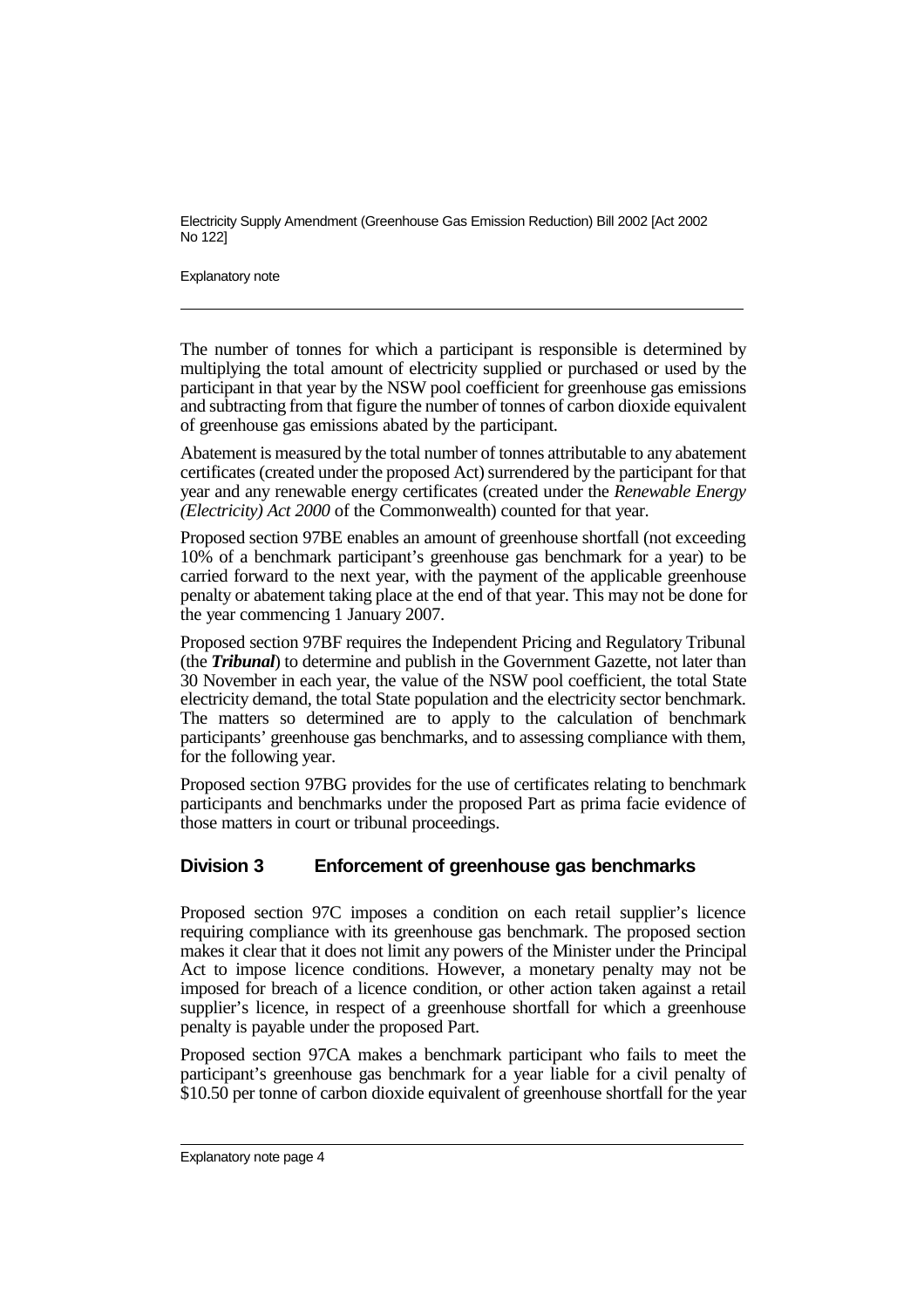Explanatory note

concerned. Regulations may be made to provide for the adjustment of that amount in accordance with movements in the consumer price index. The penalty may be recovered as a debt due to the Crown in a court of competent jurisdiction.

Proposed section 97CB requires a benchmark participant to lodge an annual greenhouse gas benchmark statement with the Tribunal not later than 1 March in each year or any later day permitted by the Tribunal. The statement is to contain an assessment of the participant's greenhouse gas benchmark and liability (if any) for greenhouse penalty, including any liability relating to a greenhouse shortfall carried forward from the previous year. The statement must be accompanied by details of certificates surrendered or sought to be counted towards compliance with the benchmark. It will be an offence to fail to lodge a greenhouse gas benchmark statement in accordance with the proposed section.

Proposed section 97CC prohibits an abatement certificate from being surrendered by a benchmark participant (and used towards compliance with a greenhouse gas benchmark) if it is not registered, is created in respect of an activity that took place after the end of the relevant year or the participant is not registered as the owner of the certificate. The Tribunal may refuse to accept the surrender of a certificate that is prohibited from being surrendered or surplus to compliance with the benchmark.

Proposed section 97CD enables regulations to be made for or with respect to renewable energy certificates that may not be counted, the circumstances in which renewable energy certificates may or may not be counted and the number of renewable energy certificates that may be counted. The Regulations are to contain provisions restricting the number of renewable energy certificates that may be counted by reference to New South Wales electricity acquisitions. Regulations may also be made for or with respect to assessments of greenhouse shortfall and liability for greenhouse penalty and related matters.

Proposed section 97CE makes it clear that an assessment of liability to pay greenhouse penalty is not affected because a provision of the Principal Act, the regulations or the greenhouse gas benchmark rules has not been complied with.

Proposed section 97CF enables the Minister, by order published in the Government Gazette, to waive or suspend obligations to comply with greenhouse gas benchmarks if it appears that compliance is not possible because of a systems or other failure of the register of abatement certificates or because of an emergency affecting the integrity of the register or the abatement certificate system established under the proposed Part.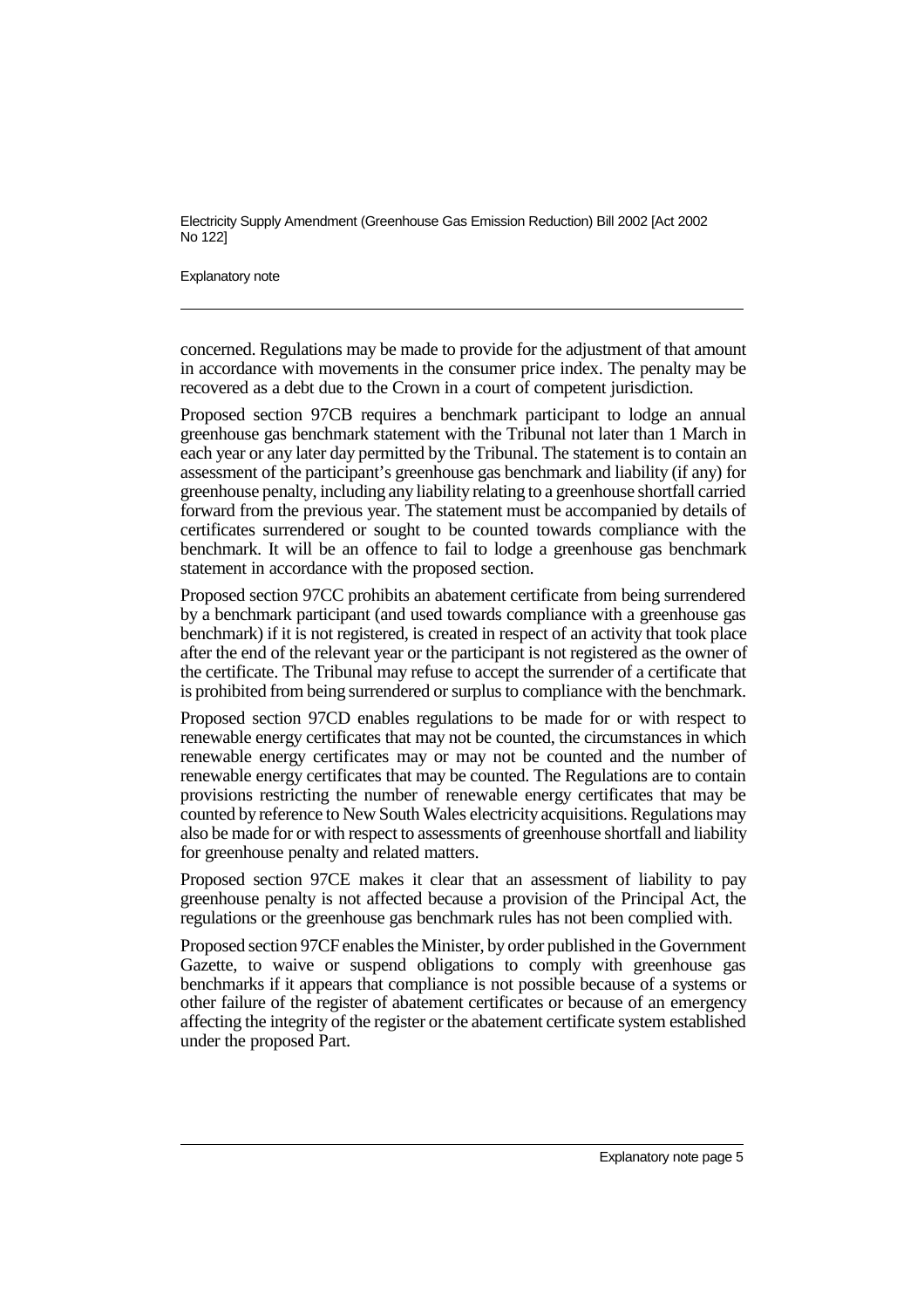Explanatory note

#### **Division 4 Accreditation of abatement certificate providers**

Division 4 (proposed sections 97D to 97DE) provides for the accreditation of persons as abatement certificate providers. Accredited abatement certificate providers may create abatement certificates under the proposed provisions. The regulations and the greenhouse gas benchmark rules are to provide for the eligibility of persons to be accredited as abatement certificate providers and the activities in respect of which a person may be accredited as an abatement certificate provider. Those activities may include any activities, or class of activities, that promote the reduction of greenhouse gas emissions, such as the following activities:

- (a) the generation of electricity in a manner that results in reduced emissions of greenhouse gases,
- (b) activities that result in reduced consumption of electricity,
- (c) activities of elective participants, associated with production processes that use electricity in this State, that result in reduced emissions of greenhouse gases.

Accreditation may also be made available in respect of carbon sequestration activities.

The accreditation scheme is to be administered by the Scheme Administrator (who is to be the Tribunal or a person or body appointed by the Minister). Provision is made for applications for accreditation, the suspension or cancellation of accreditation by the Scheme Administrator, and conditions of accreditation. Accreditation is not transferable.

#### **Division 5 Creation of abatement certificates**

Division 5 (proposed sections 97E to 97EG) makes provision for the creation of abatement certificates by accredited abatement certificate providers. Each abatement certificate represents 1 tonne of carbon dioxide equivalent of greenhouse gas emissions abated by the activity in respect of which it was created. The regulations and greenhouse gas benchmark rules may make provision for or with respect to the entitlement of an accredited abatement certificate provider to create abatement certificates, including the number of certificates that may be created in respect of an activity and other matters.

Abatement certificates may be created in respect of an activity after the activity in respect of which it is created takes place, but no later than 6 months after the end of the year in which the activity takes place.

Explanatory note page 6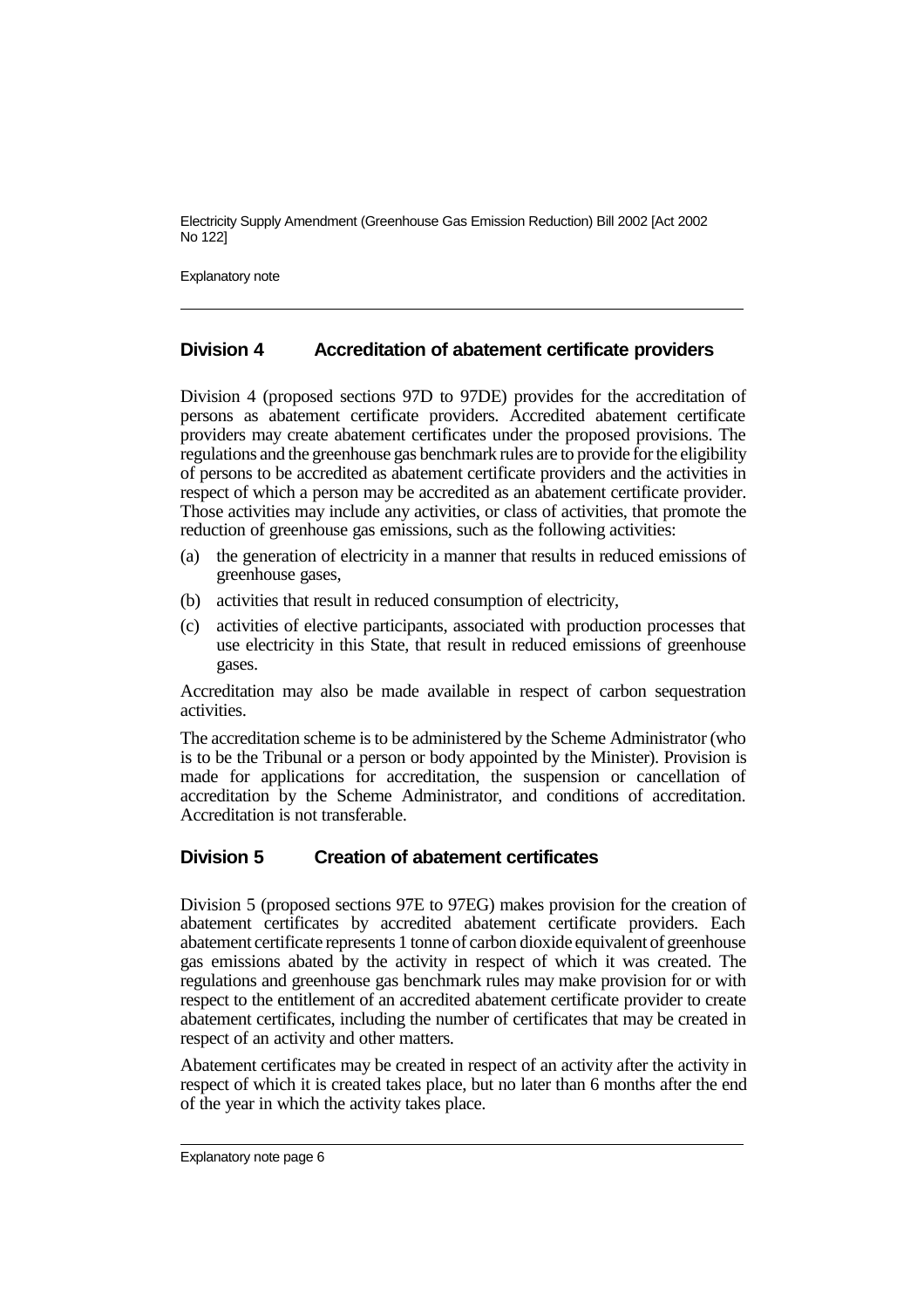Explanatory note

The Division makes provision for the registration of the creation of an abatement certificate by the Scheme Administrator. An abatement certificate has no effect until it is registered by the Scheme Administrator. Once registered, an abatement certificate remains in force until cancelled bythe Scheme Administrator. Abatement certificates may be cancelled by the Scheme Administrator only if surrendered to the Tribunal for the purposes of compliance with a greenhouse gas benchmark or greenhouse shortfall or surrendered to the Scheme Administrator for the purposes of compliance with an order of the Scheme Administrator. The Scheme Administrator may order the surrender of abatement certificates by a person only if abatement certificates have been created improperly by the person or a person has contravened the conditions of the person's accreditation as an abatement certificate provider.

#### **Division 6 Transfers and other dealings in abatement certificates**

Division 6 (proposed sections 97F to 97FE) provides for the types of abatement certificates that may be created. Transferable and non-transferable abatement certificates may be created by accredited abatement certificate providers. Entitlement to create those types of certificates is to be determined in accordance with the regulations and the greenhouse gas benchmark rules.

Transferable certificates may be transferred to any person. Non-transferable certificates may be transferred only to a person to whom the business of the holder of the certificate is proposed to be sold or in other circumstances authorised by the regulations.

The Division provides for the registration of transfers of abatement certificates by the Scheme Administrator. A transfer has no effect until registered by the Scheme Administrator. The Division also sets out the right of a registered owner of a certificate to deal with the certificate as its absolute owner if the person was a purchaser in good faith for value and without notice.

The regulations may make provision for the registration of other dealings in abatement certificates.

# **Division 7 Registers**

Division 7 (proposed sections 97G to 97GD) requires the Scheme Administrator to keep and maintain the following registers: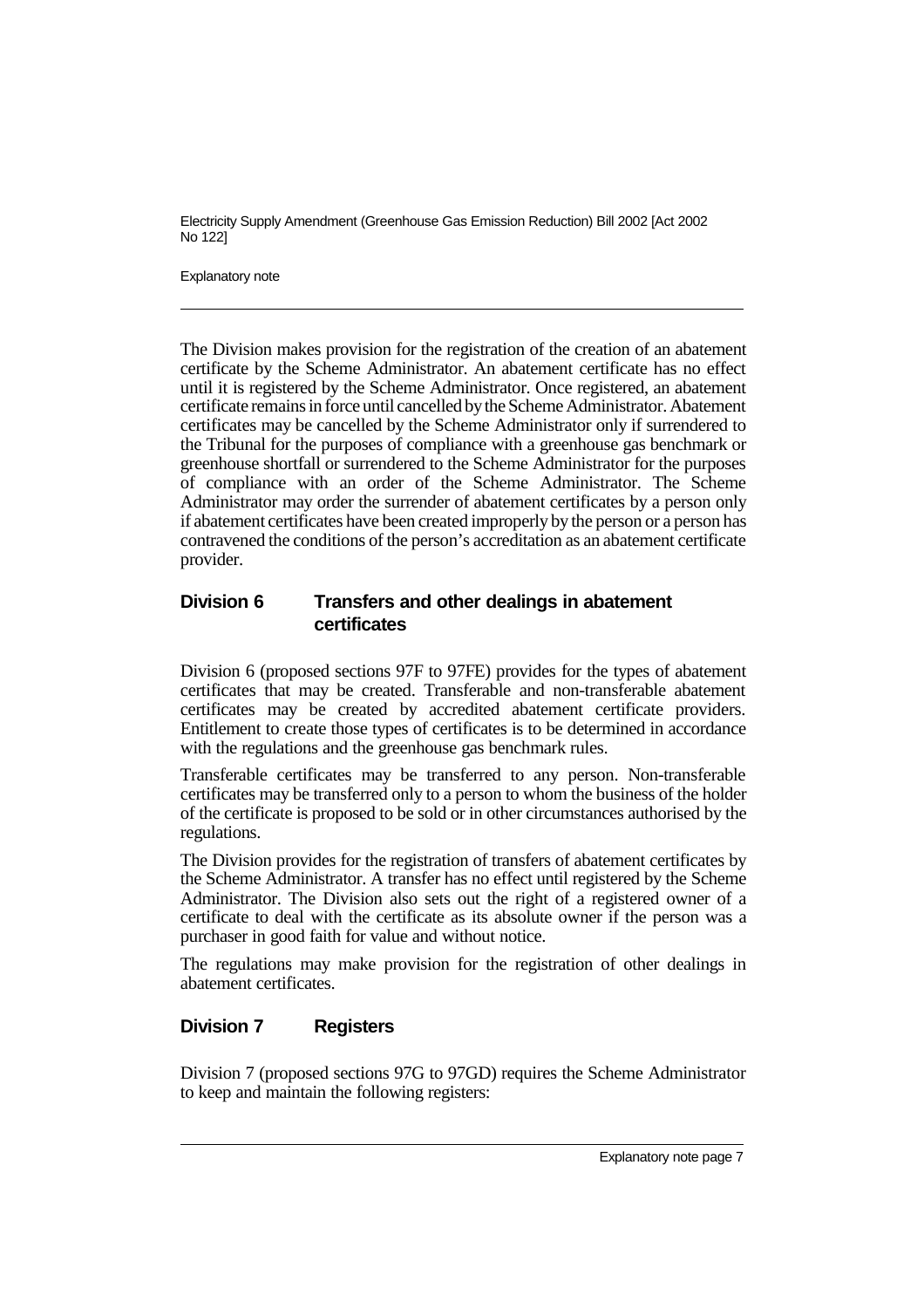Explanatory note

- (a) a register of accredited abatement certificate providers,
- (b) a register of abatement certificates.

It also makes provision for the form in which the registers are to be kept, the information to be included in the registers, and public availability of the registers.

#### **Division 8 Functions of Tribunal and Scheme Administrator**

Proposed section 97H sets out functions of the Tribunal under the proposed Part. They include determining certain matters related to greenhouse gas benchmarks and assessing and determining greenhouse gas benchmarks for benchmark participants and compliance with benchmarks, assessing and determining greenhouse shortfall and liability for a greenhouse penalty, conducting or requiring the conduct of audits and reporting to the Minister on compliance with licence conditions under the proposed Part.

Proposed section 97HA sets out functions of the Scheme Administrator under the proposed Part. They include monitoring, and reporting to the Minister on, the compliance of accredited abatement certificate providers with the Principal Act, regulations, greenhouse gas benchmark rules and conditions of accreditation and conducting or requiring the conduct of audits and functions relating to the abatement certificate scheme. The Scheme Administrator may also delegate functions.

Proposed section 97HB enables regulations to be made for or with respect to the conduct of audits by the Tribunal or Scheme Administrator or other persons under the proposed Part.

Proposed section 97HC enables the Chairperson of the Tribunal or the Scheme Administrator to require an officer of a benchmark participant or an officer of an accredited abatement certificate provider or anyother person to provide information or documents or to attend a meeting of the Tribunal to give evidence.

Proposed section 97HD makes it clear that the Tribunal or Scheme Administrator may not make a requirement under the proposed Part that relates to any information or documents relating to confidential Cabinet proceedings or Cabinet documents.

Proposed section 97HE sets out the obligations of the Tribunal or Scheme Administrator to ensure that information provided to the Tribunal or Scheme Administrator on the understanding that it is confidential and will not be divulged is not divulged, except with the consent of the person who provided the information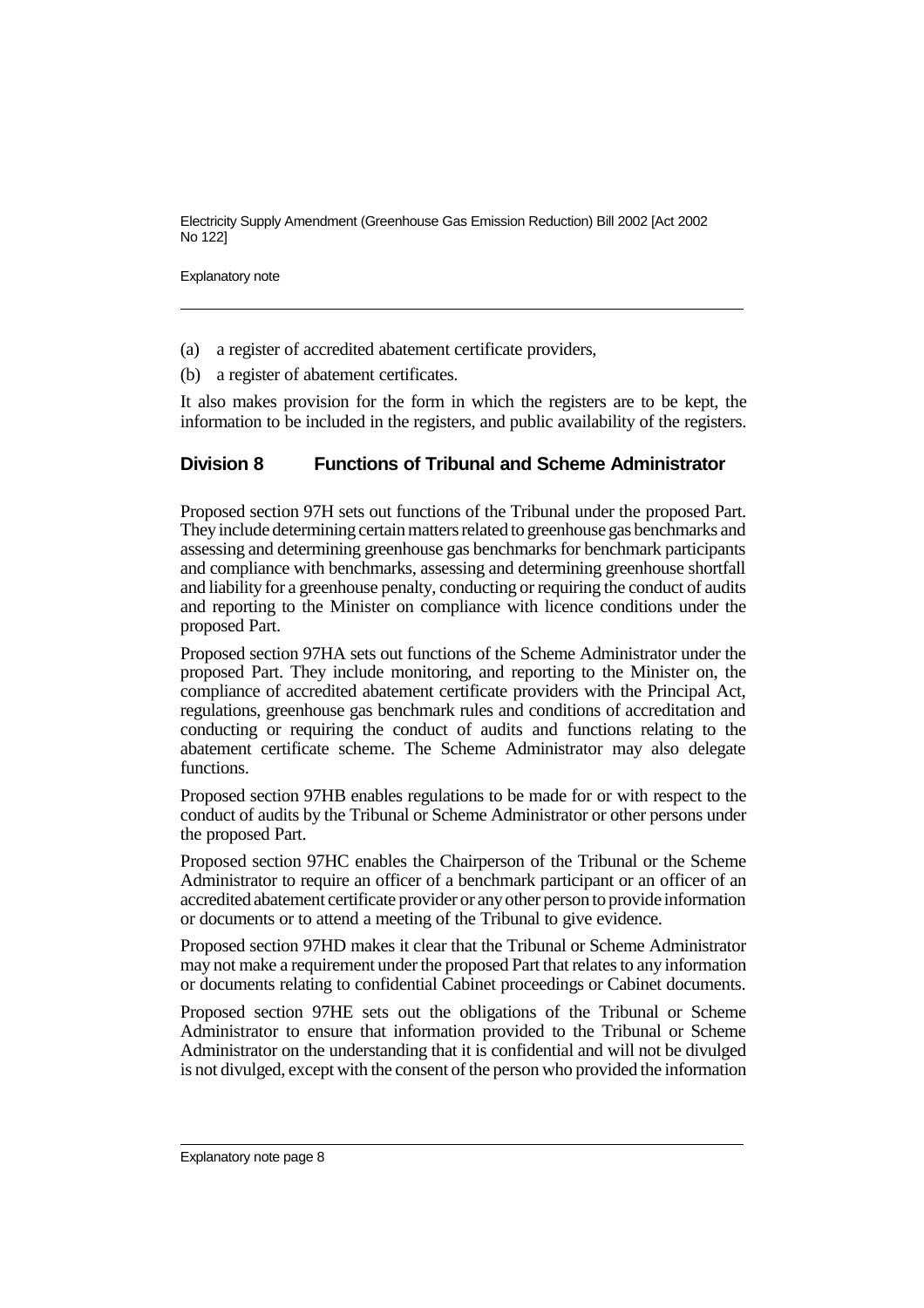Explanatory note

or (in the case of the Tribunal) to the extent that the Tribunal is satisfied that it is not confidential in nature or to a member or officer of the Tribunal or an officer of the Scheme Administrator.

Proposed section 97HF requires the Tribunal to report to the Minister annually on benchmark participants who have complied, or failed to comply, with greenhouse gas benchmarks.

#### **Division 9 Reviews**

Proposed section 97I enables a benchmark participant or former benchmark participant or a person who is accredited as an abatement certificate provider under the proposed Part, or who applies for accreditation, and who is aggrieved by certain decisions by the Tribunal or Scheme Administrator under the proposed Part, to apply to the Administrative Decisions Tribunal for review of those decisions.

#### **Division 10 Offences**

Proposed section 97J makes it an offence for a person to create or purport to create an abatement certificate in contravention of the proposed Act, the regulations or greenhouse gas benchmark rules under the proposed Act or the person's conditions of accreditation as an abatement certificate provider.

Proposed section 97JA makes it an offence, without reasonable excuse, to refuse or fail to comply with a notice issued by the Chairperson of the Tribunal or the Scheme Administrator requesting the provision of a statement or documents or attendance at a meeting of the Tribunal or to refuse to answer a question at a meeting of the Tribunal. It will also be an offence to hinder, obstruct or interfere with the Chairperson or any other member of the Tribunal or the Scheme Administrator exercising functions under the proposed Part.

Proposed section 97JB makes it an offence for a person to give to the Tribunal or Scheme Administrator, whether orally or in writing, information that the person knows to be false or misleading in a material particular (unless the person so informs the Tribunal or Scheme Administrator) or to give evidence at a meeting of the Tribunal that the person knows to be false or misleading in a material particular.

Proposed section 97JC makes it a condition of a retail supplier's licence that the supplier comply with the proposed Part.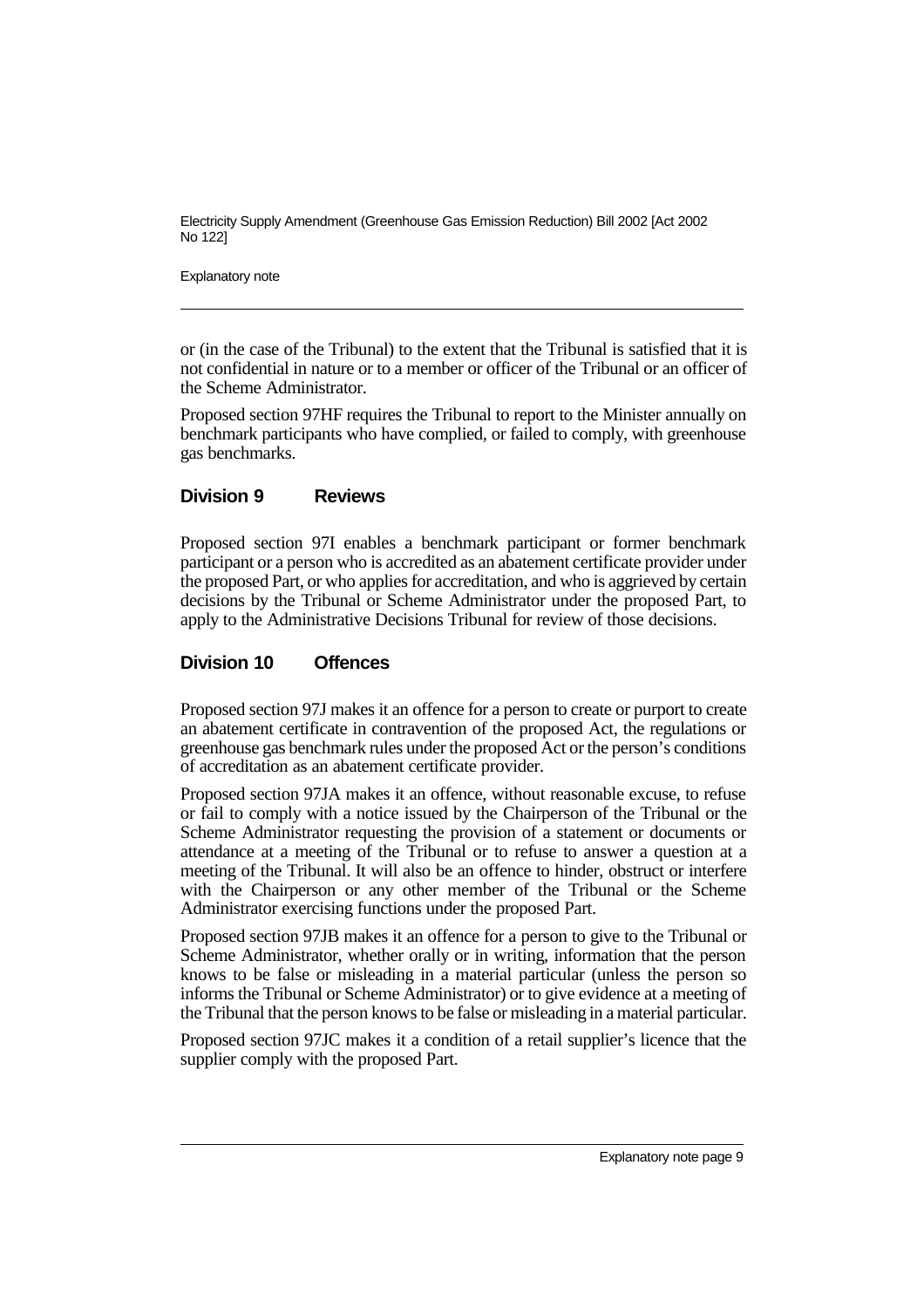Explanatory note

#### **Division 11 Greenhouse gas benchmark rules**

Proposed section 97K enables the Minister to approve greenhouse gas benchmark rules relating to the methodology for calculating certain matters, including the number of tonnes of carbon dioxide equivalent of greenhouse gas emissions of a gas or activity, the greenhouse gas benchmark for a benchmark participant and whether a participant has complied with the benchmark, the NSW pool coefficient for greenhouse gas emissions, the estimated State demand for electricity, the State population for a year and the value of renewable energy certificates. Rules may also be made for or with respect to other matters specified in the proposed Part or prescribed by regulations. Rules will take effect when notice of them is published in the Government Gazette, or on a later day specified in the rules.

Proposed section 97KA makes it an offence to contravene a greenhouse gas benchmark rule and also makes it a condition of a retail supplier's licence that the supplier must comply with greenhouse gas benchmark rules.

**Schedule 1 [3]** enables fees payable under the proposed Part to be recovered as a debt in a court of competent jurisdiction.

**Schedule 1 [4]** enables penalty notices to be issued for offences prescribed by the regulations under the Principal Act.

**Schedule 1 [5]** enables regulations to be made as to information and returns to be provided to the Tribunal and fees for audits and other monitoring and accreditation activities or services provided under the proposed Part.

**Schedule 1 [6] and [7]** increase the maximum penalty for offences created under the regulations to 250 penalty units for a corporation and 100 penalty units for an individual.

**Schedule 1 [8], [9] and [10]** make consequential amendments.

**Schedule 1 [11] and [12]** enable regulations of a savings or transitional nature to be made as a consequence of the enactment of the proposed Act and insert other savings and transitional provisions.

# **Schedule 2 Amendment of Acts**

**Schedule 2.1** enables penalty notices issued under the *Electricity Supply Act 1995* to be enforced under the *Fines Act 1996*.